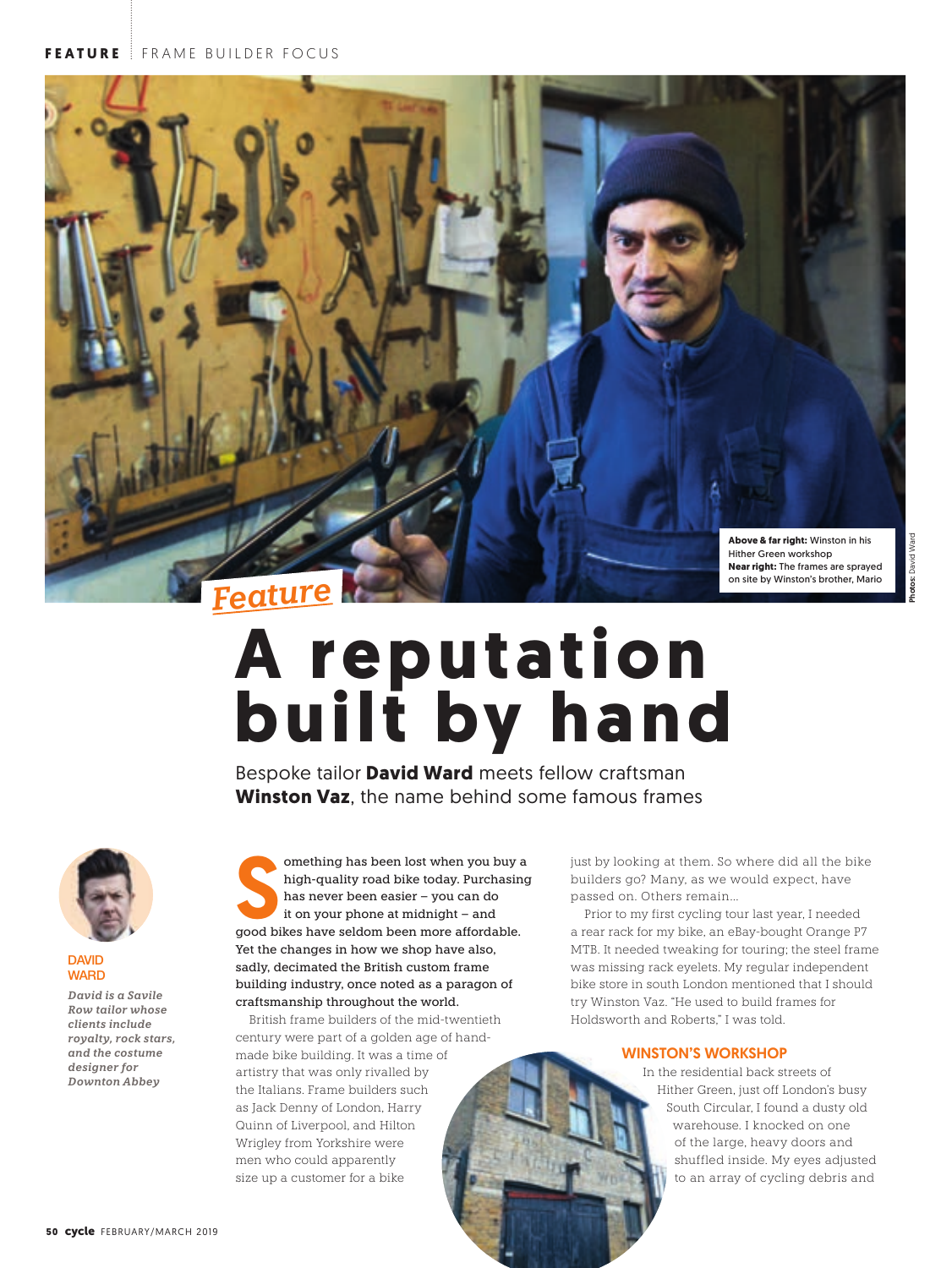

tools. The workshop was cluttered and chaotic but also beautiful. Interior walls starved of natural light were garnished with old bicycle frames: Roberts, Holdsworth, Hetchins, Pinarello, Colnago, Peugeot, Basso, and Claud Butler. Standing amid the disorder was Winston Vaz.

After leaving school at 16, Winston found an apprenticeship at Holdsworth, then situated in Anerley in south London, as a frame filer. His job was to smooth out and clean up newly made custom frames, an essential skill to learn before moving on to more technical work such as brazing bridges and lugs. After nine years amassing the skills to deal with all aspects of constructing a frame from scratch, Winston was out of a job: Holdsworth was sold to a rival company.

Fortunately his unemployment came at a time when Roberts Cycles, under the helm of Chas Roberts, was looking for another frame builder. Winston was recommended for the position. He had been used to the higher volumes of bicycles being made at the Holdsworth factory, but frame building at Roberts was more of an individual pursuit. At Roberts, a frame builder would work on a single client's custom order, which afforded Winston the time to fine-tune all his skills.

At Holdsworth, he had been the company trouble-shooter and could rectify any problem in the frame building process. At Roberts, this wealth of knowledge was sharpened. During his time there, Winston ended up being one of only two custom frame builders in the company. He went on to become, in his own right, very much part of the rich reputational heritage of frame builders in  $tho IIX$ 

WORKING AS A SAVILE ROW TAILOR, THE PARALLELS WITH CUSTOM FRAME BUILDING ARE STRIKING

When I asked him if he still enjoyed the process of making bikes after all these years, his response couldn't have been more enthusiastic. "I still love it," he explained. "I still get a kick out of being able to create something that I feel is unrivalled in quality. Having my stamp positioned upon a finished frame, it really is something special".

Winston can still recognise the Roberts and Holdsworth frames he built all those years ago, as he crafted very minor subtleties into the frames that gave his work a recognisable distinction, even down to the way he would file certain parts of the frame.

## MEASURING UP

The procedure to measure someone for a handbuilt frame hasn't changed much over the years. It is still the practice to take individual body measurements from a customer, and then build those measurements into the frame's construction. Inside leg length, torso, forearm, femur, shoulder width, shoe size, height and weight are all noted and then used to create a one-off bicycle out of high quality steel tubing.

Having spent the last 22 years working as a Savile Row tailor, the parallels with custom frame building are striking. Replacing steel for worsted, clients will select a specific material on the merit of aesthetic, function and purpose. While a bespoke tailor will stretch, shrink and steam a piece of worsted to accommodate the nuances of the human anatomy, a